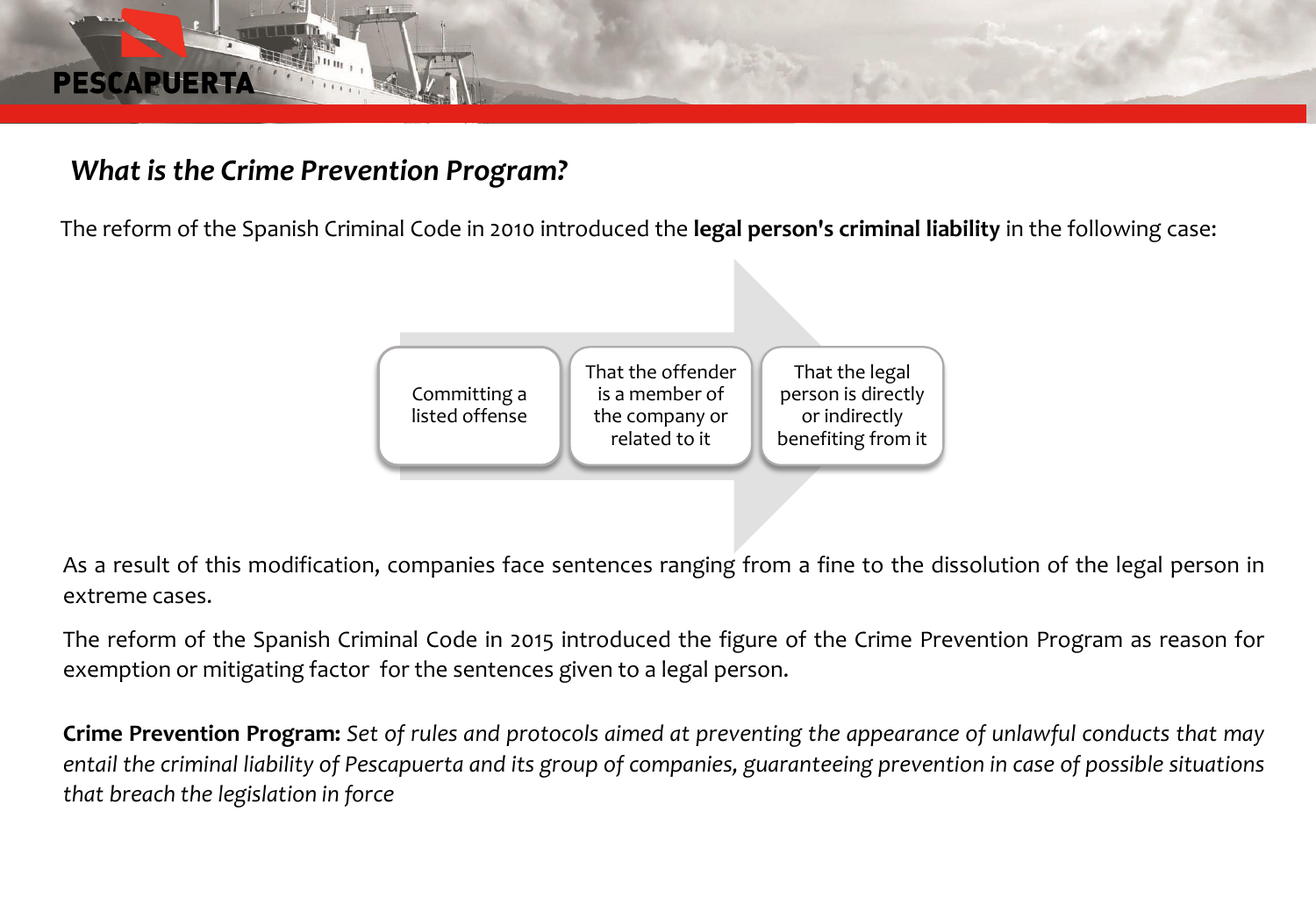# *Implementation of the Crime Prevention Program*

**PESCAPUE** 

Pescapuerta and its group of companies are finalizing the implementation of a Crime Prevention Program that involves an optimum review of the company's processes, aiming at preventing particularly serious situations that may lead to the liability of the legal person.

A series of protocols have been thus approved, making up the basis for the practical development of the Crime Prevention Program

> **Code of Conduct:** Common framework compiling the ethical values of Pescapuerta and its group of companies.

**Regulation of the Supervision Committee :** It regulates the rights and duties of the body in charge of supervising the Crime Prevention Program.

**Ethical Channel Handbook:** It regulates the operation of the channel used to report serious offenses that may lead to the criminal liability of Pescapuerta or any companies of the group.

Starting on the grounds already created, specific measures and controls will be gradually implemented within each department

**All the protocols are available in the Employees' Portal**.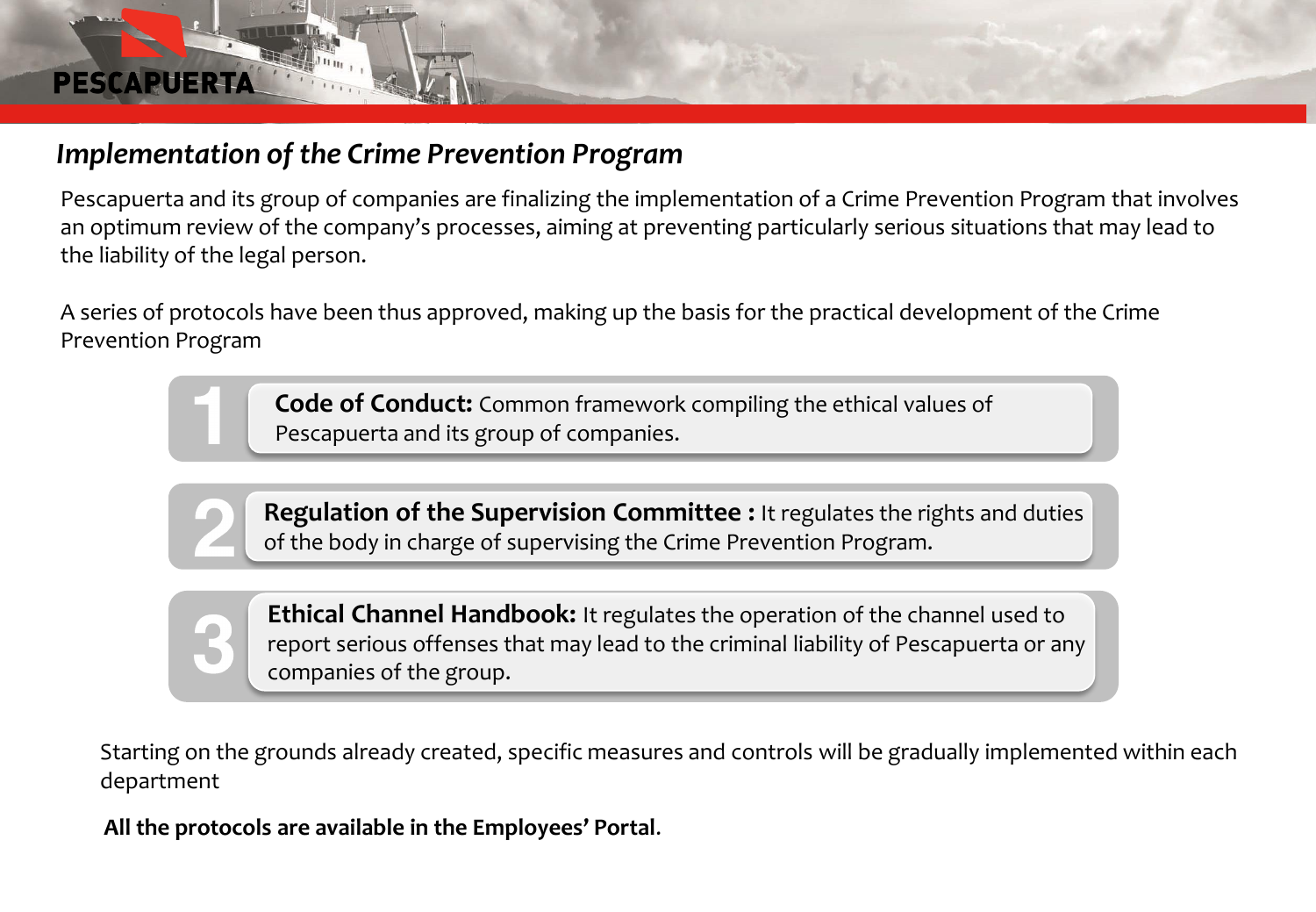#### **PESCAPU**

### *Culture of Compliance*

The gradual implementation of the Crime Prevention Program involves a change int the business culture that also permits elevating to a new level the values of the business activity based on good practices and governed by transparency.

This involves complying the regulations through specific action protocols and conducts, which are inspired by the ethical values and principals proclaimed by the company.

Thus, the Crime Prevention Program is more than just a tool for the good governance of the company; it is the philosophy on which the daily actions of the company are based.

All in all, it enables the consolidation of the good governance direction taken by the company from the very beginning, continuing with a meticulous observance of the regulations existing in all areas, not just in the criminal sphere, leading to the absence of civil, administrative and criminal liabilities for the company.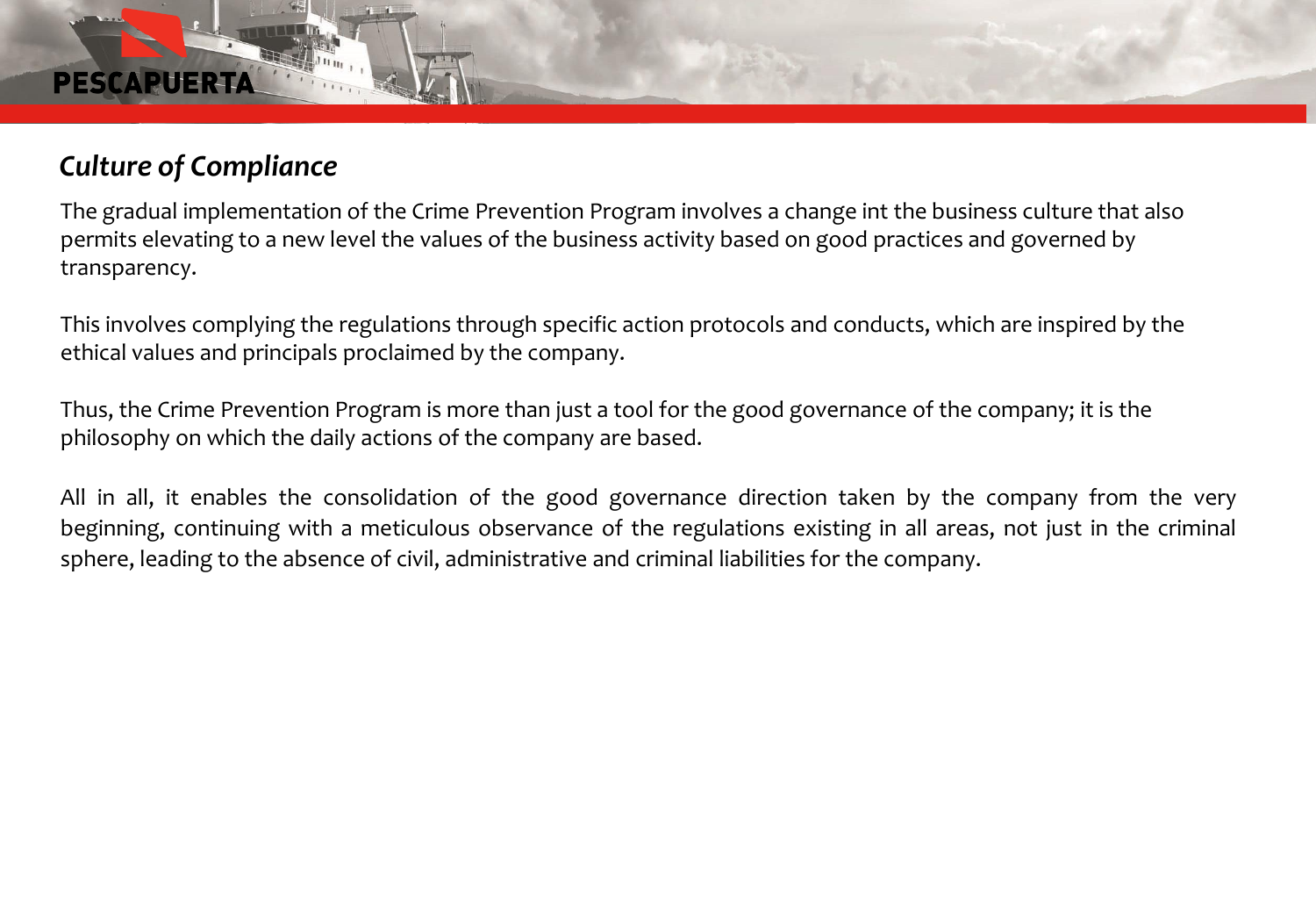### *Supervision Committee*

A Supervision Committee, in charge of managing, supervising and developing the Crime Prevention Program of Pescapuerta and its group of companies has been created.

The Committee is made up by a representative of each of the management, staff and human resources departments, with full competence within the framework of the Crime Prevention Program, such as supervising and promoting its knowledge and observance, as well as the approval of development and management rules of the Ethical Channel.

### *Ethical Channel*

A confidential channel, managed by the Supervision Committee, has been created in order to report serious infringements that may involve the breach of the legislation in force, with criminal repercussions for the company. The reports may be addressed by:



Comitesupervision@pescapuerta.es



Avda. García Barbón, 109 4º planta. 36201 Vigo



Mailboxes shall also be available at the registered address of the company.